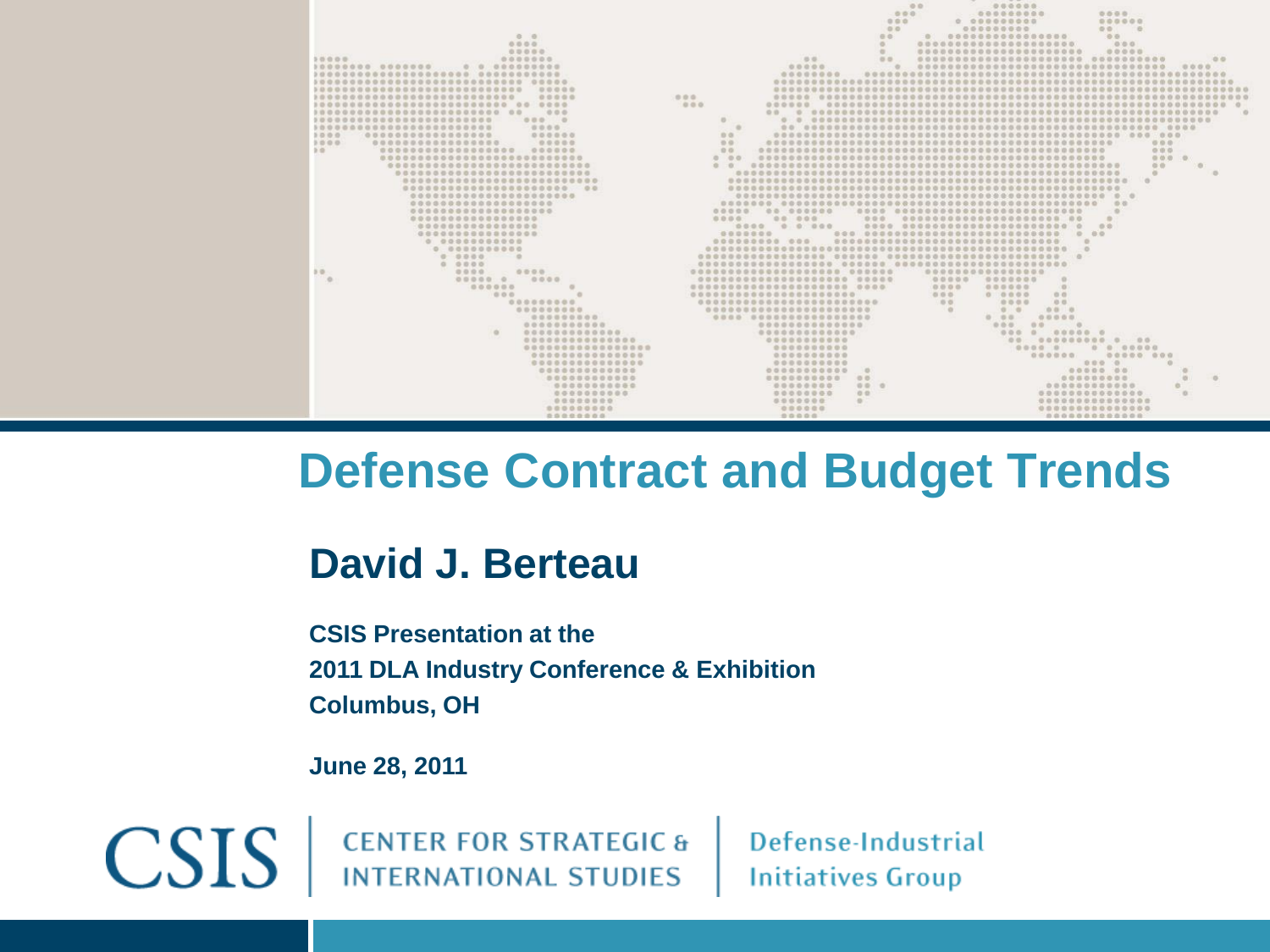

#### **Top Line DoD Contract Spending, 1990-2010**



Note: Dollar figures may not sum to total due to rounding. Source: DD350 and FPDS; CSIS analysis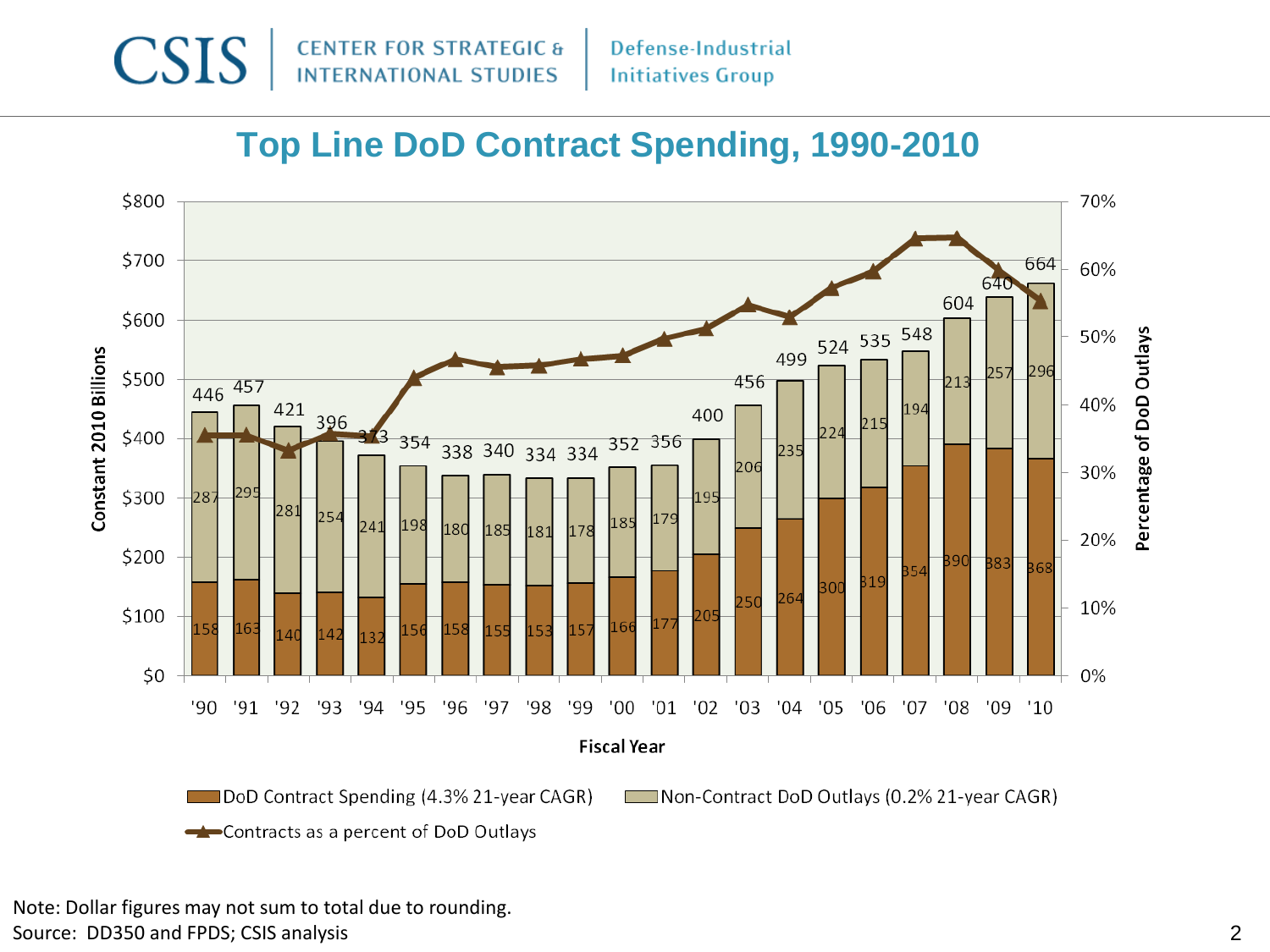

#### **DoD Contract Spending for Products, 1990-2010**

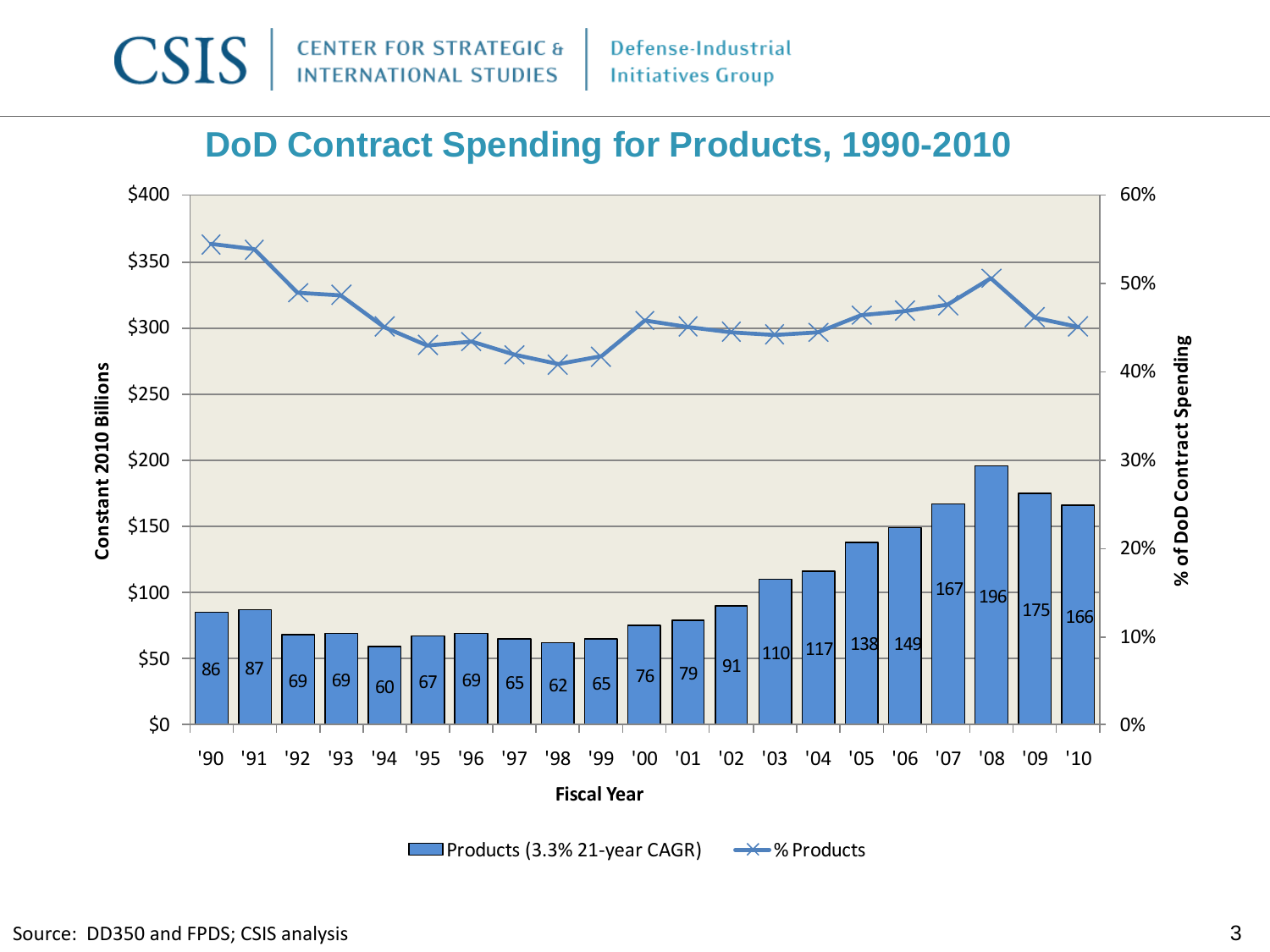

#### **DoD Contract Spending for Services, 1990-2010**

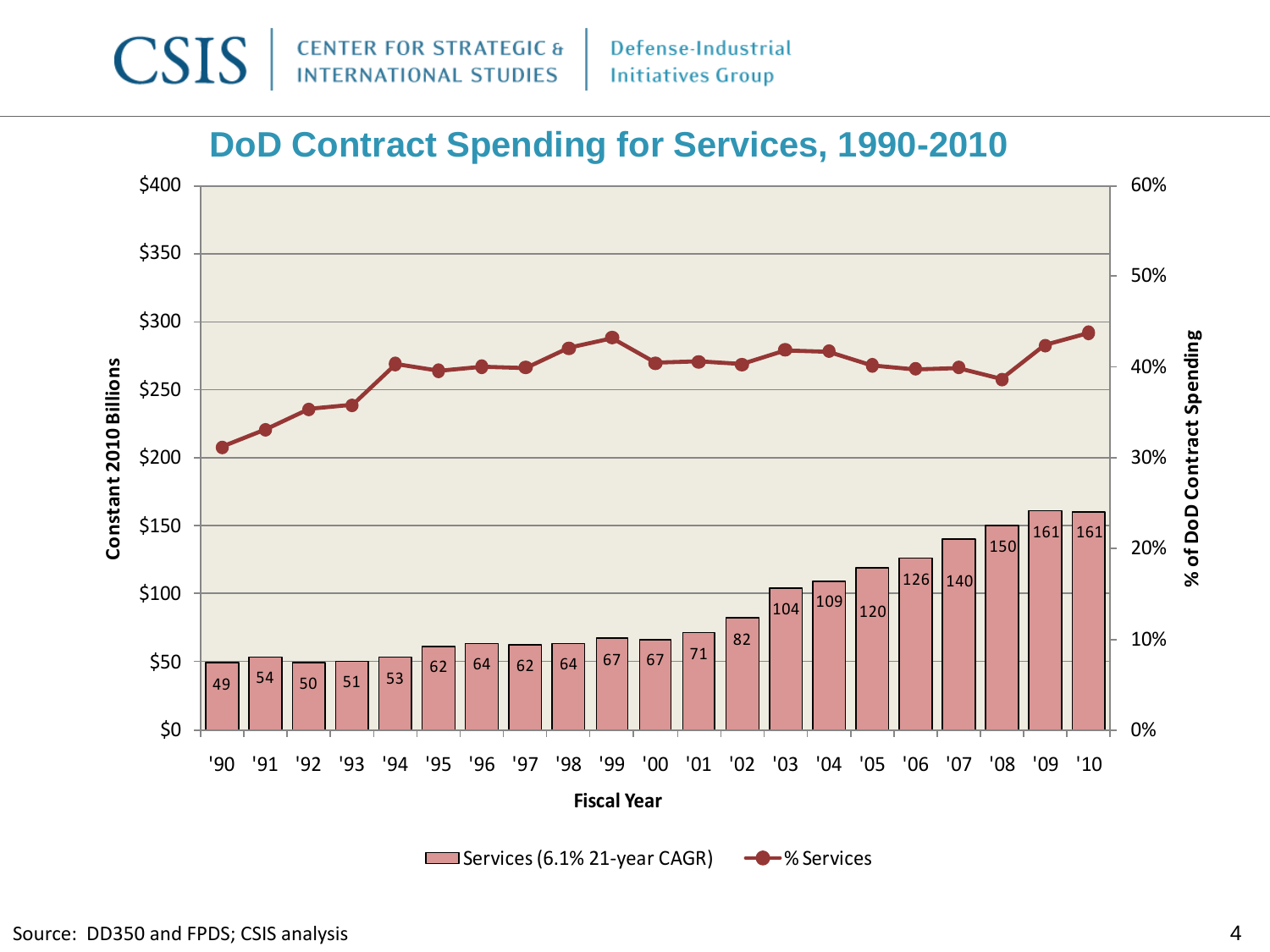

#### **DoD Contract Spending for R&D, 1990-2010**

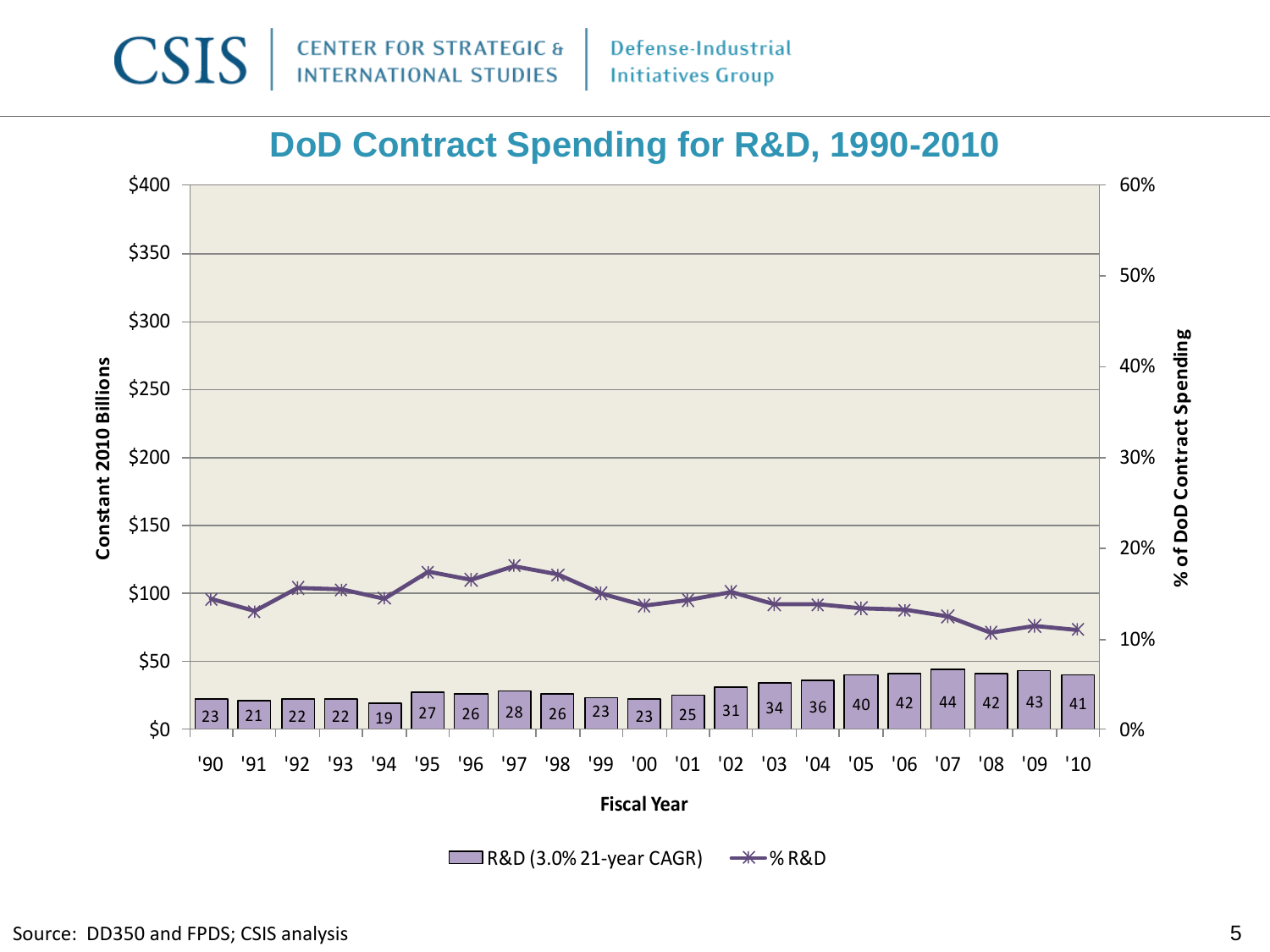

#### **DoD Contract Spending by Component in Percentage Terms, 1990-2010**

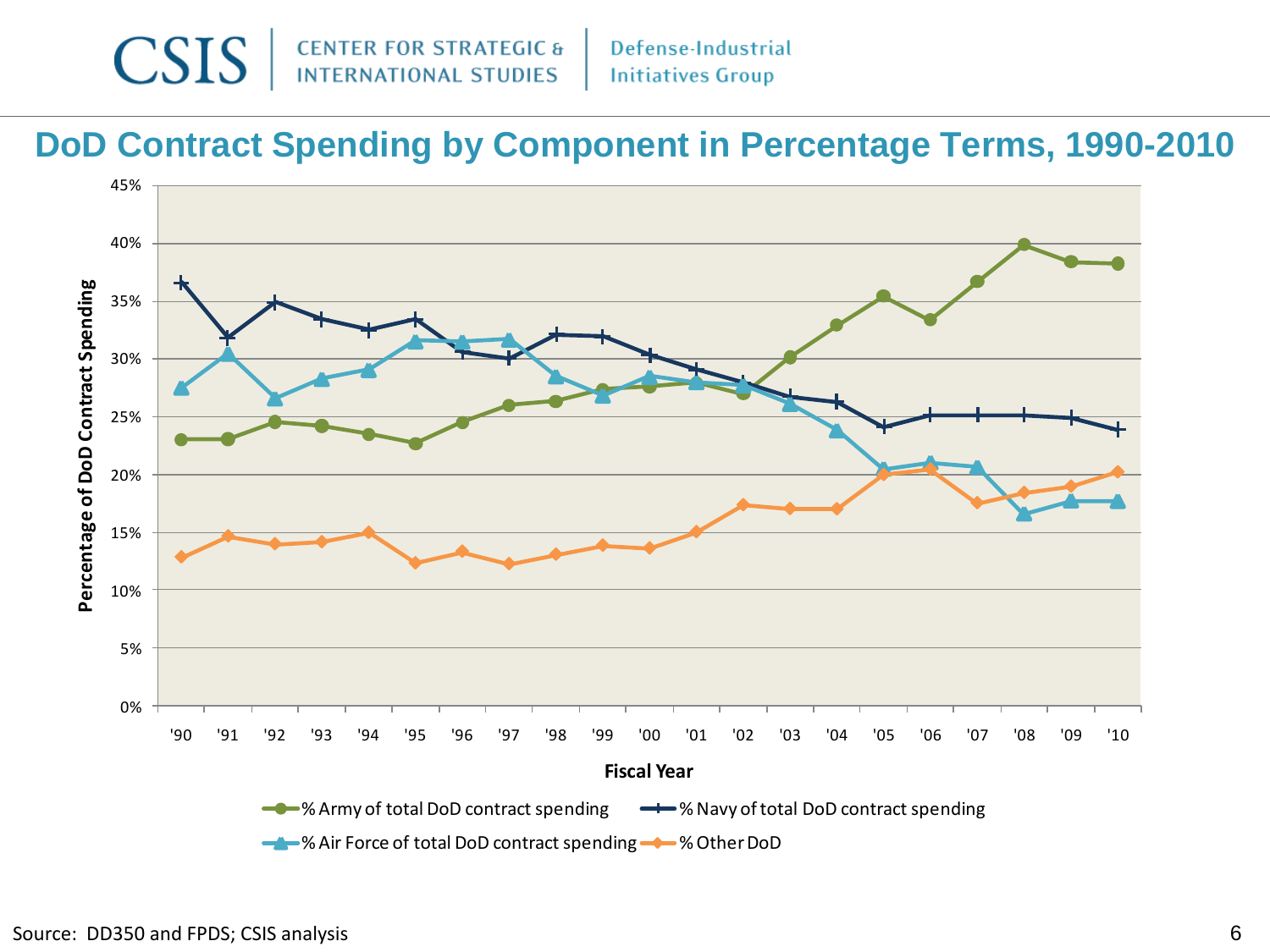

#### **Defense Contract Spending by Competition, 1999-2010**

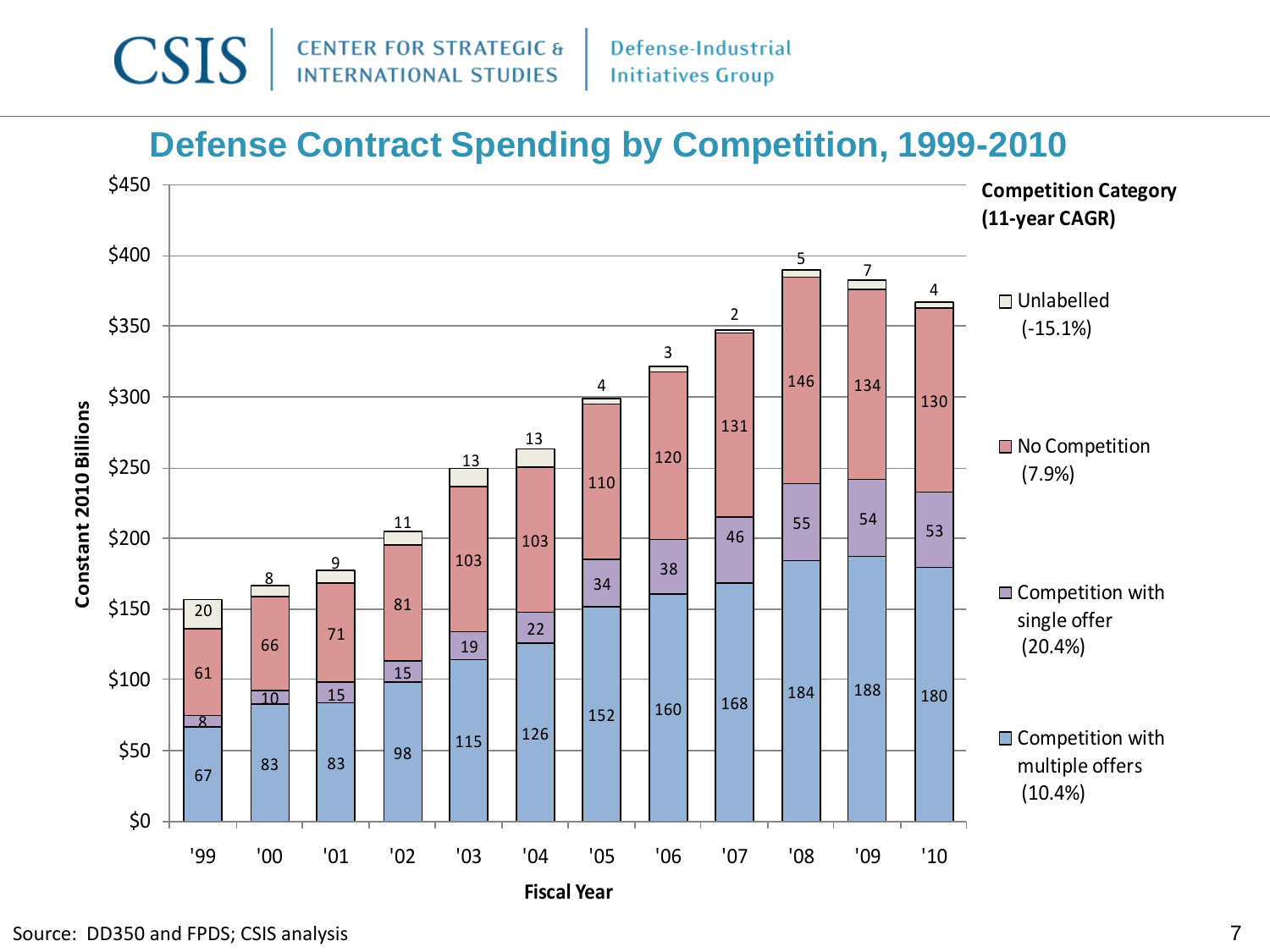

#### **Defense Contract Spending by Funding Mechanism, 1999-2010**



Note: The "other" category, which totals less than 20 million a year, was excluded from the figure.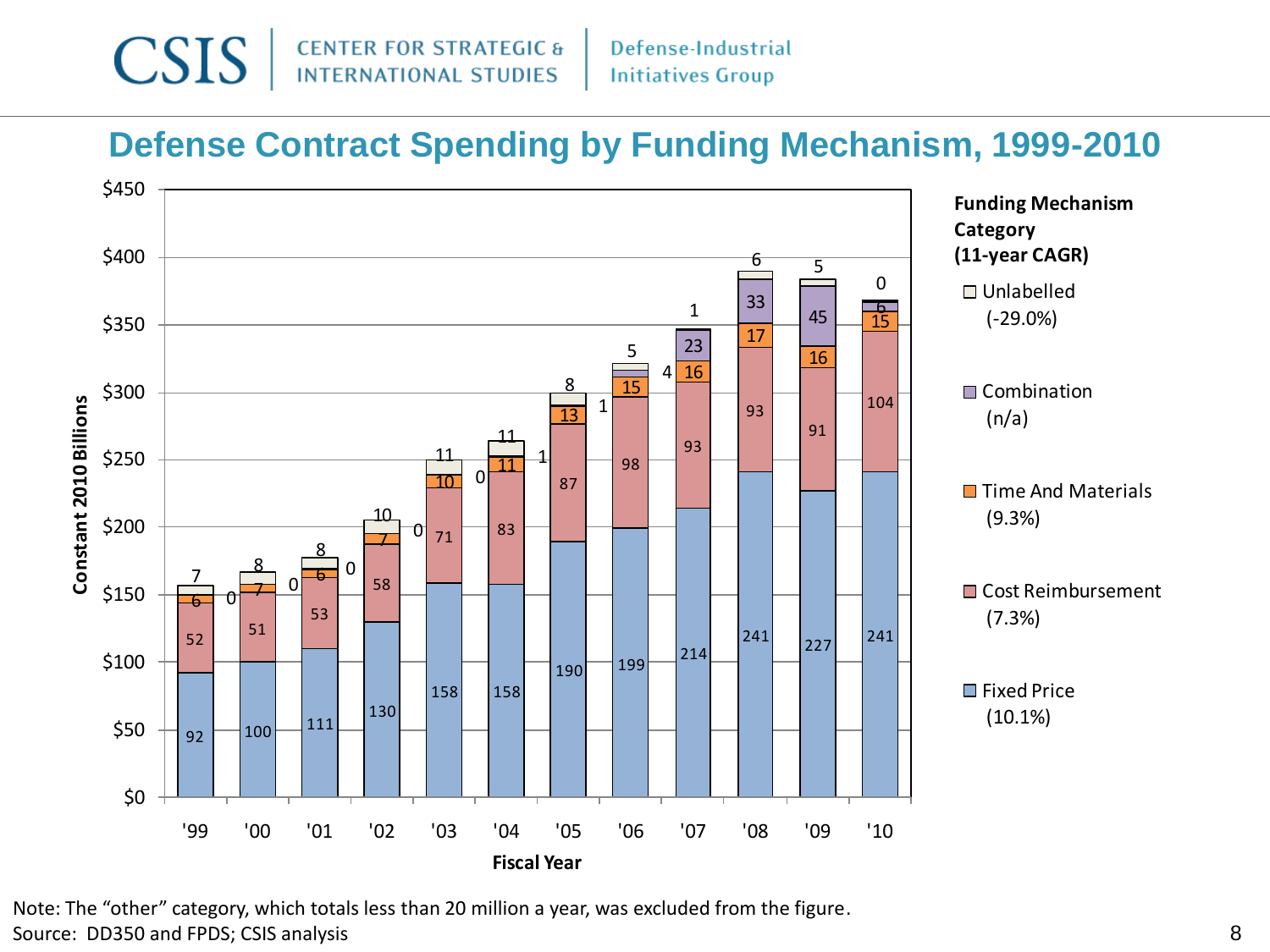

#### **Top 20 DoD Contractors,1999 and 2009**

|                                                       |                                  | <b>Contract</b>                  |                                   | Contract                         |
|-------------------------------------------------------|----------------------------------|----------------------------------|-----------------------------------|----------------------------------|
| Rank                                                  | Top 20 Contractors in 1999       | Value in 2010<br><b>Millions</b> | Top 20 Contractors in 2009        | Value in 2010<br><b>Millions</b> |
| 1                                                     | <b>Lockheed Martin</b>           | 15,980                           | <b>Lockheed Martin</b>            | 31,900                           |
| $\overline{2}$                                        | <b>Boeing</b>                    | 12,180                           | <b>Boeing</b>                     | 21,020                           |
| 3                                                     | Raytheon                         | 7,900                            | Northrop Grumman                  | 19,180                           |
| 4                                                     | <b>General Dynamics</b>          | 5,560                            | <b>General Dynamics</b>           | 16,000                           |
| 5                                                     | Northrop Grumman                 | 3,740                            | Raytheon                          | 14,930                           |
| <b>Subtotal for Top 5</b>                             |                                  | 45,360                           |                                   | 103,040                          |
| 6                                                     | <b>United Technologies</b>       | 2,910                            | <b>BAE Systems</b>                | 7,230                            |
| 7                                                     | <b>General Electric</b>          | 1,930                            | L3 Communications                 | 7,050                            |
| 8                                                     | Textron                          | 1,810                            | <b>United Technologies</b>        | 6,790                            |
| 9                                                     | <b>TRW</b>                       | 1,760                            | Oshkosh                           | 6,210                            |
| 10                                                    | <b>SAIC</b>                      | 1,730                            | <b>KBR</b>                        | 4,660                            |
| 11                                                    | Litton                           | 1,530                            | <b>SAIC</b>                       | 4,540                            |
| 12                                                    | <b>United Defense Industries</b> | 1,190                            | <b>ITT</b>                        | 3,800                            |
| 13                                                    | Computer Sciences Corp.          | 1,140                            | Humana                            | 3,460                            |
| 14                                                    | <b>ITT</b>                       | 860                              | <b>General Electric</b>           | 3,030                            |
| 15                                                    | Halliburton                      | 830                              | Computer Sciences Corp.           | 2,980                            |
| 16                                                    | Humana                           | 790                              | <b>Health Net</b>                 | 2,860                            |
| 17                                                    | Dyncorp                          | 700                              | <b>TriWest Healthcare</b>         | 2,700                            |
| 18                                                    | <b>Bechtel</b>                   | 690                              | Bell-Boeing Joint Project Office* | 2,570                            |
| 19                                                    | Honeywell                        | 680                              | MacAndrews & Forbes Holdings      | 2,460                            |
|                                                       |                                  |                                  |                                   |                                  |
|                                                       |                                  |                                  |                                   |                                  |
|                                                       |                                  |                                  |                                   |                                  |
| 20<br><b>Total for Top 20</b><br><b>Total for DoD</b> | Anthem                           | 650<br>64,570<br>156,520         | <b>Bechtel</b>                    | 2,440<br>165,830<br>383,420      |

\*Joint Venture

Source: DD350 and FPDS; CSIS analysis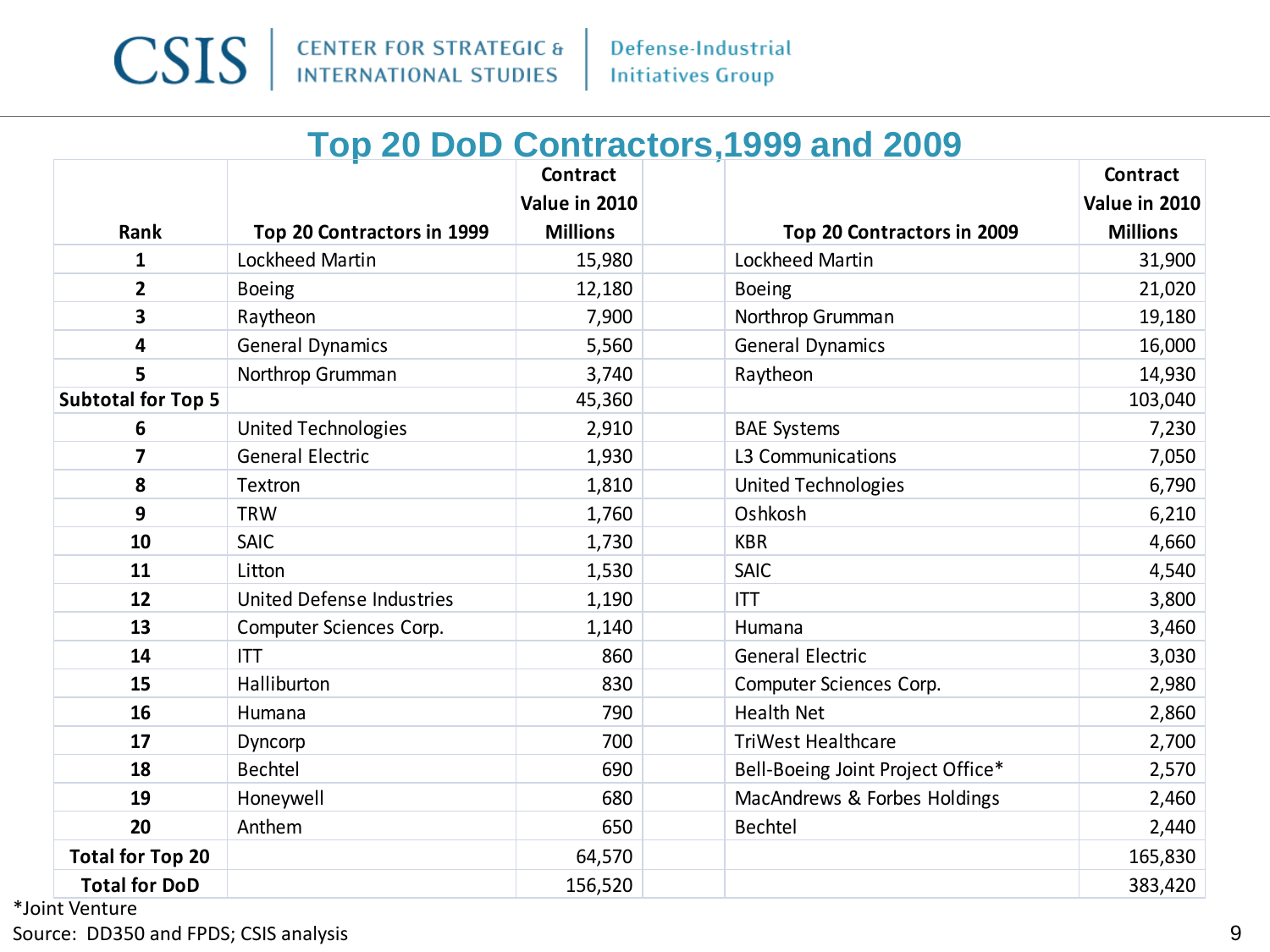

Defense-Industrial **Initiatives Group** 

## **Department of Defense Budgets**

**Base Budget Authority (BA)**  $\bullet$  Supplemental Appropriations

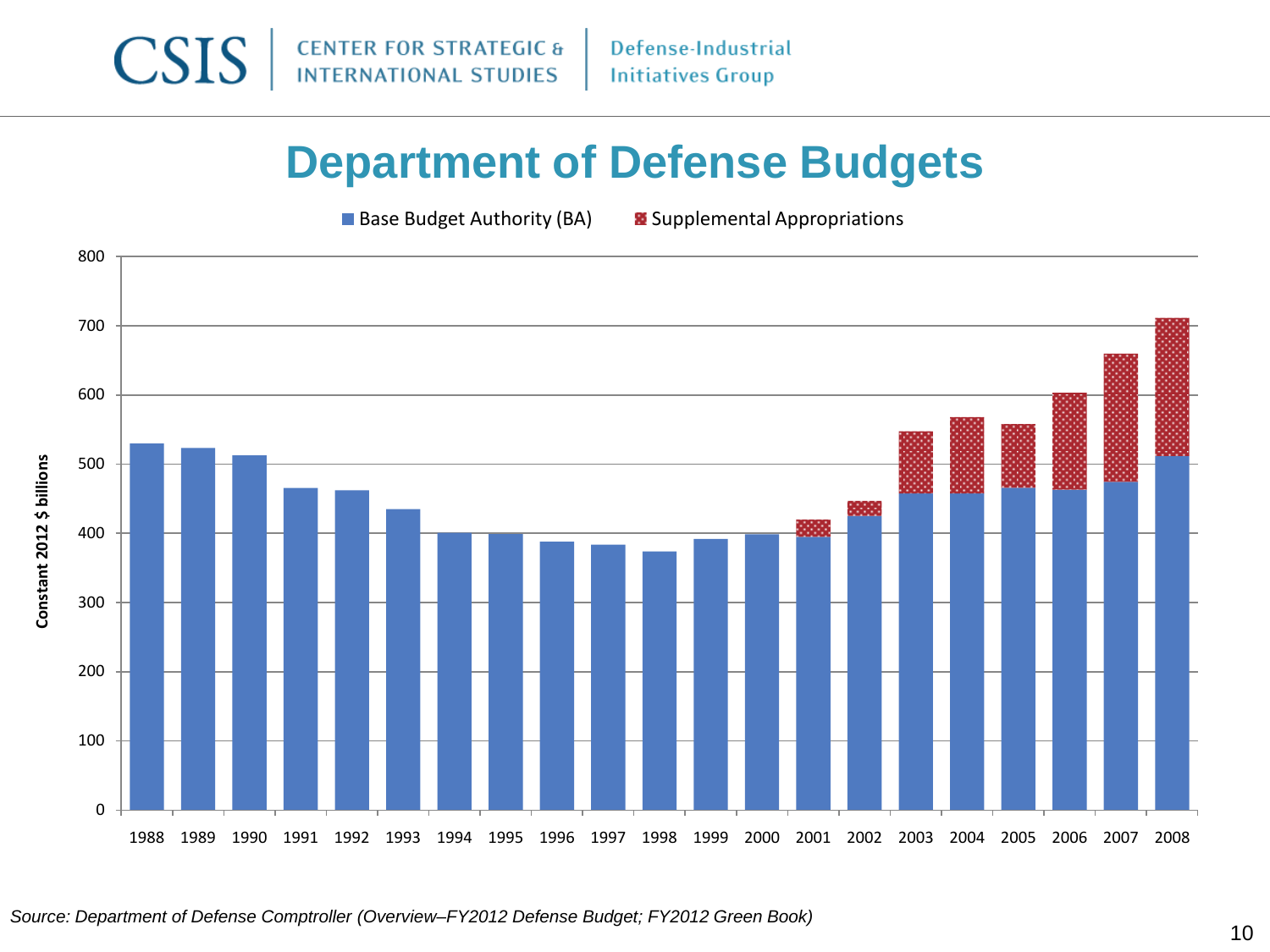

## **Department of Defense Personnel**



*Source: Department of Defense Comptroller (FY2012 Green Book); Congressional Research Service; 2005 Defense Base Realignment and Closure Commission; analysis by CSIS Defense-Industrial Initiatives Group*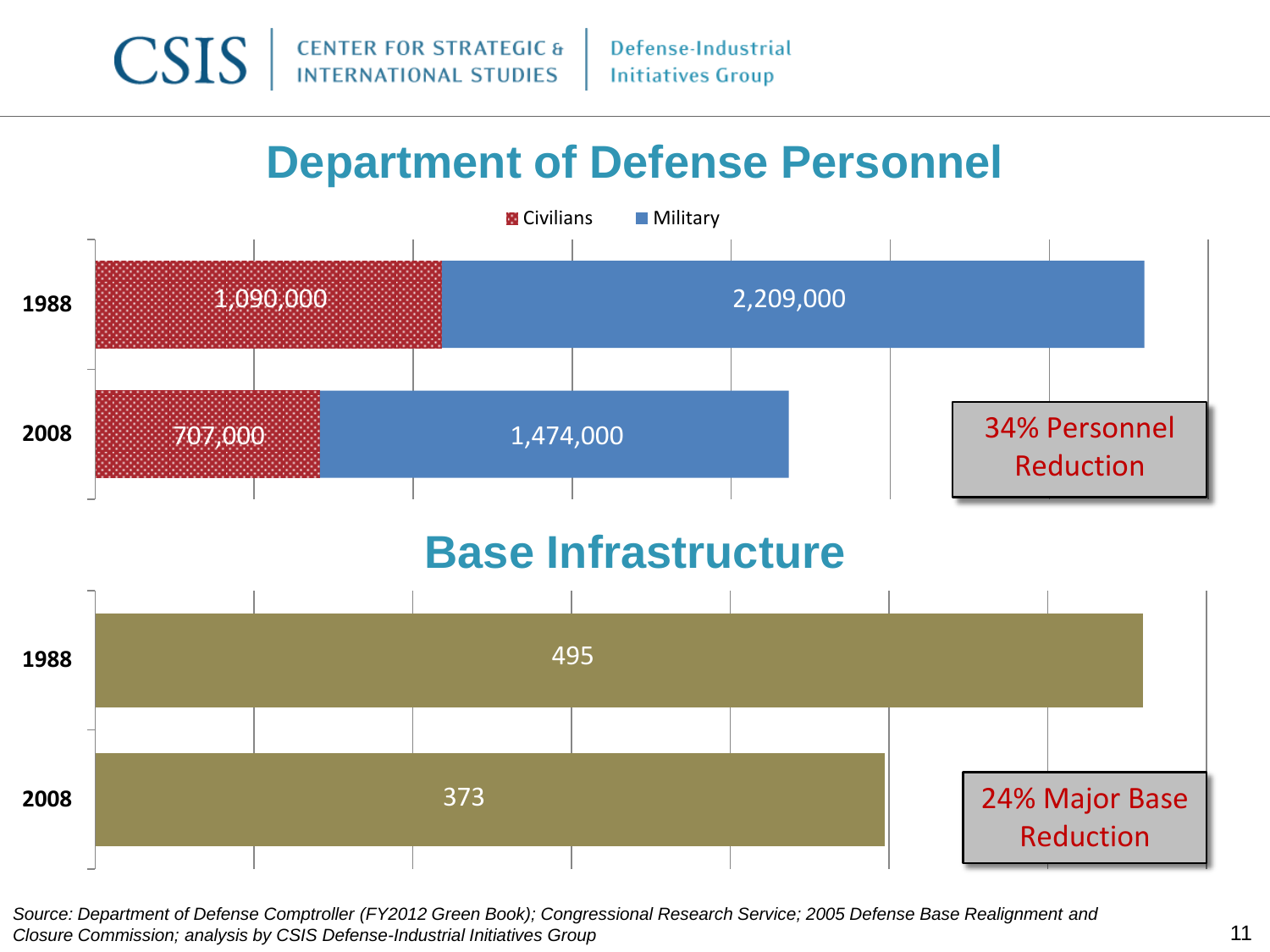**CSIS CENTER FOR STRATEGIC & INTERNATIONAL STUDIES** 

Defense-Industrial **Initiatives Group** 



*Source: International Institute for Strategic Studies, "The Military Balance;" analysis by CSIS Defense-Industrial Initiatives Group*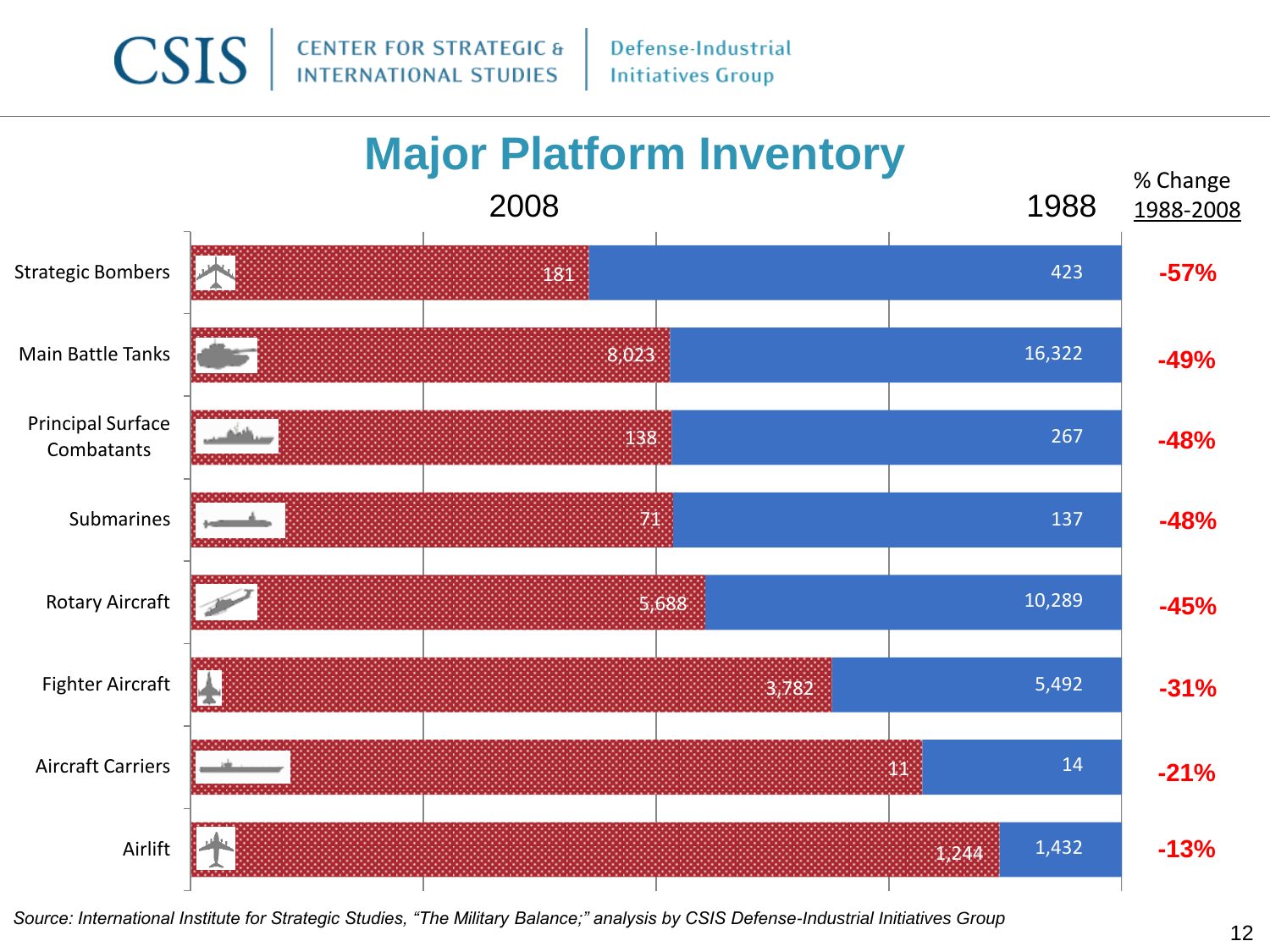

Defense-Industrial **Initiatives Group** 

## **Department of Defense Buying Power**



### **Major Platform Procurement**



*Source: Department of Defense Comptroller (FY2012 Green Book; Procurement Programs P-1); analysis by CSIS Defense-Industrial Initiatives Group*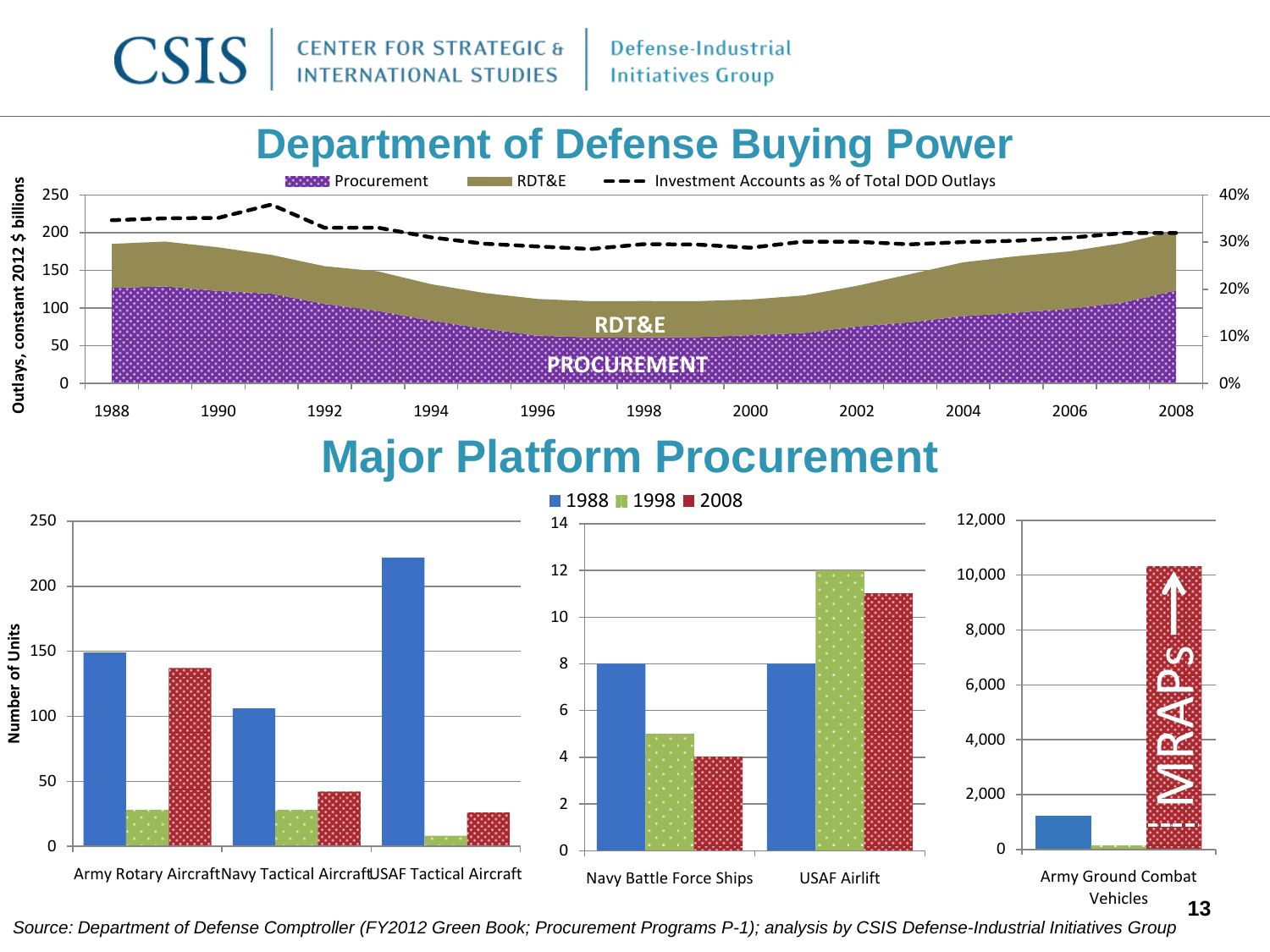

## **Going Forward: Where do we cut this time?**



- **How long can we live off our inventory?**
- **Can we cut our procurement further without causing serious problems for future forces and capabilities?**
- **Can we close more bases?**
- **What portion of our overseas forces can we bring home?**
- **What personnel and related costs can be reduced?**
- **Can we consolidate the industry further?**